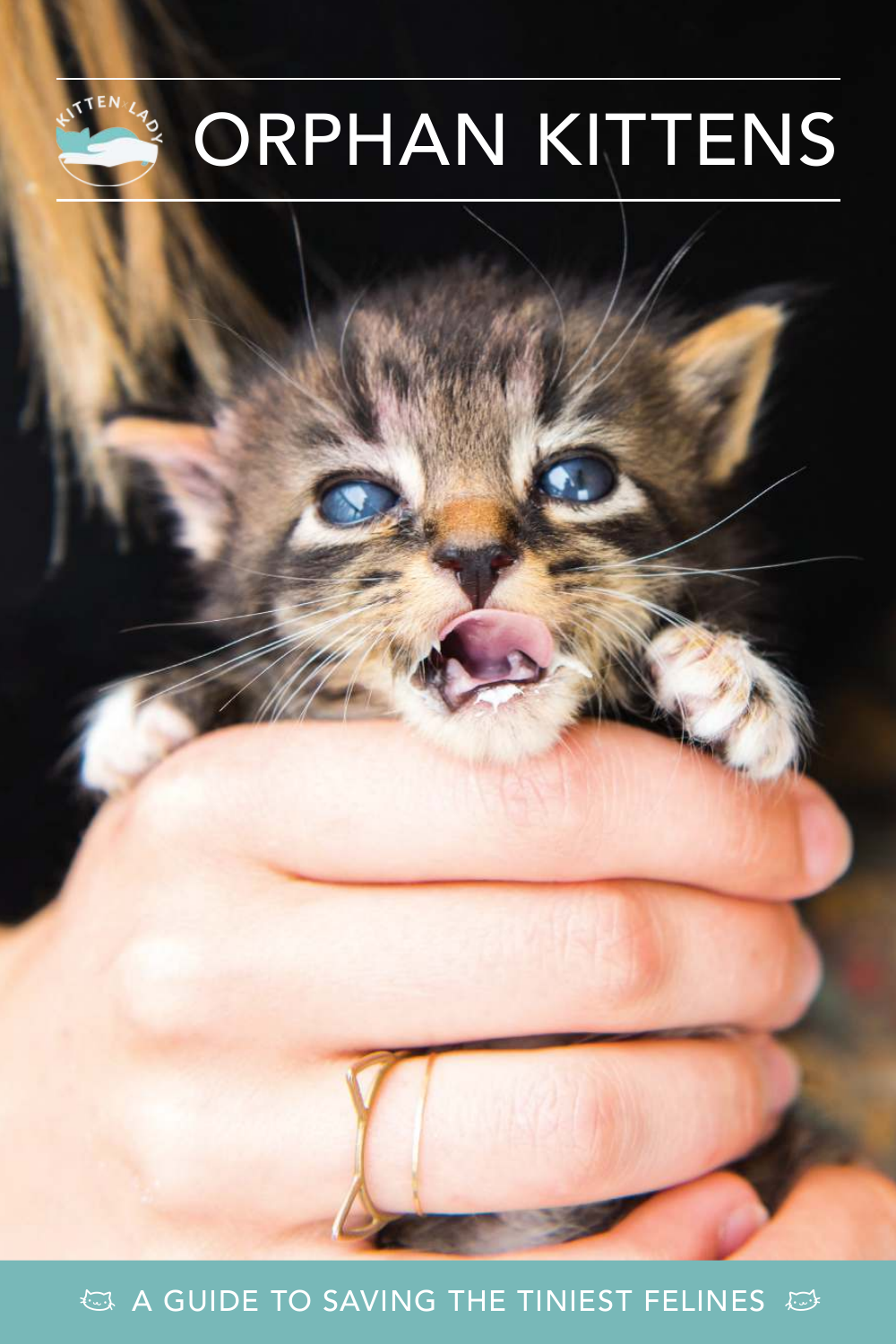### THANK YOU FOR SAVING KITTENS' LIVES!

So, you're going to be caring for an orphan kitten. Maybe you found a kitten outside, or maybe you signed up to foster for your local shelter. In any case, you're officially a lifesaver!

Every year thousands of kittens become separated from their mothers, and are vulnerable on the streets and in animal shelters. Most shelters lack the resources to provide on-site care for orphan kittens, and for this reason they are often euthanized. That's where you come in! Fostering orphans gives them the only chance they have to survive.

# YES, YOU CAN DO THIS!

^

Raising an orphan kitten can sound overwhelming, but don't worry—you can do this! With the right information, supplies, and determination, anyone can save kittens. In this booklet, you'll learn everything you need to know to help the tiniest orphans grow into strong, mighty, adoptable felines!

# WHY DO KITTENS BECOME ORPHANED?

Most orphans are born outdoors to free-roaming cats. Often, they are picked up by caring individuals who do not know that the mother is right around the corner. Other times they may be truly orphaned because the mother has become lost, has died, or cannot provide care to the kittens. No one is better at caring for kittens than a mama cat, so if you find a kitten outside, do your best to reunite the whole family before assuming the kitten is orphaned. If no mother returns after waiting 3 hours, it's time for you to step up.

> Kittens like Tidbit can't survive without our help.



 $\mathbb{C}$ 

ORPHAN KITTENS: A GUIDE TO SAVING THE TINIEST FELINES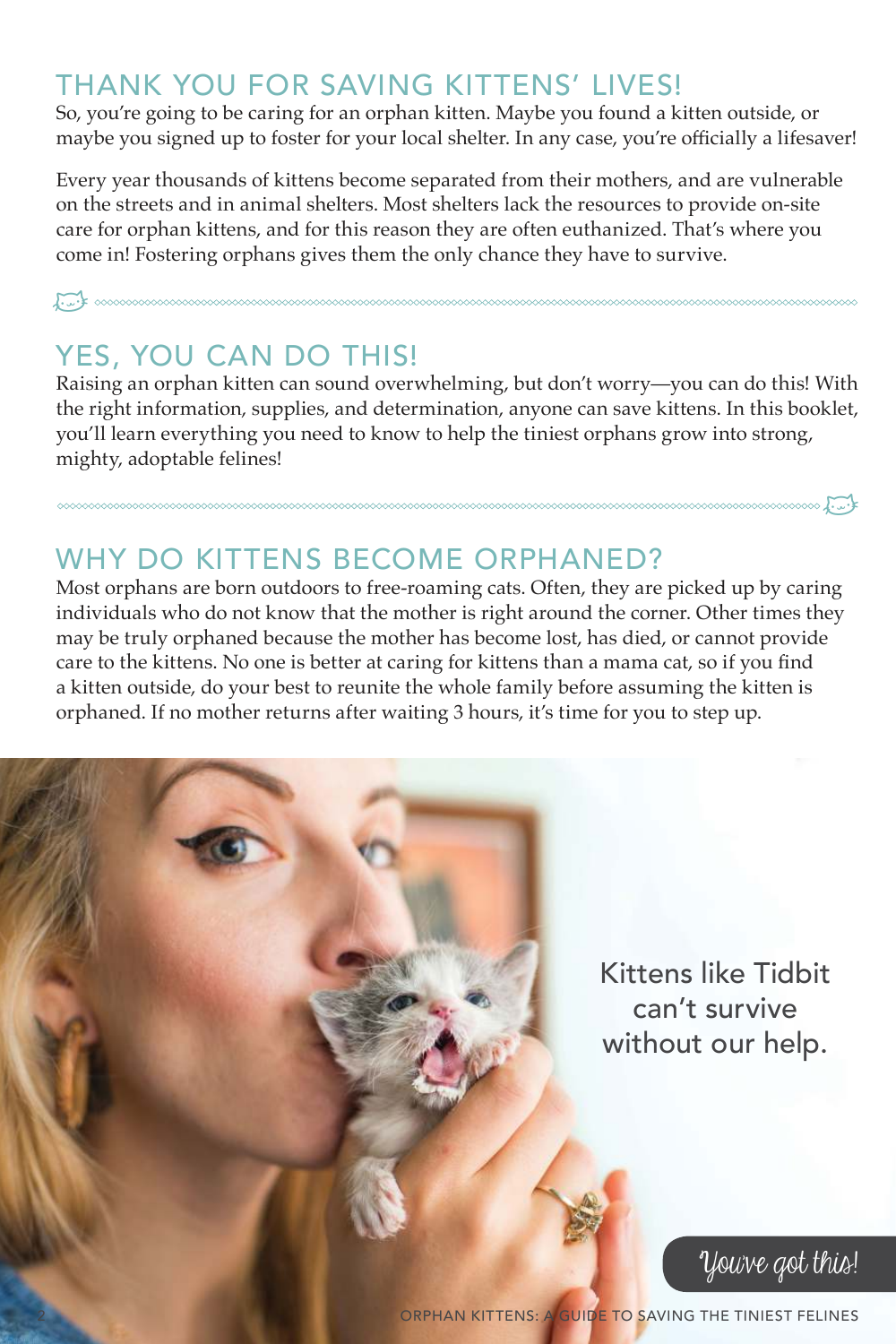# considerations

*If you're a first-time foster parent, here are some things you may want to consider:*

### TIME

Fostering kittens is a short-term commitment; they are adopted out between 8-9 weeks of age, so your time with them will be over before you know it. Be prepared to wake up in the middle of the night when kittens are still bottle feeding. While orphan kittens do require care around-the-clock, their care does not take very long. Just a few minutes of care every few hours can save a life!

### SPACE

Fortunately, kittens don't require a lot of space. In fact, for the first three weeks of life, they're content to sleep in a small carrier all day! For more mobile kittens, a small playpen can be set up anywhere —even if you live in a one-bedroom apartment. An ideal space is soft, temperature controlled, sanitizable, and separated from other animals.

### PETS AT HOME

For the health, happiness, and safety of all, it's best to keep foster kittens separated from your personal pets. This is easy to do by keeping them in a quarantined space such as a playpen or a small room. You may also consider making sure your cats are up-todate on vaccines before bringing home unfamiliar animals.

### PORTABILITY

Because younger kittens require care every few hours, you may need to take them with you to work or other activities. Assure your workplace that fostering kittens is discreet and non-intrusive, and they'll be much more likely to allow them to stay with you and sleep in a carrier under your desk. If you can't bring them with you, consider asking a friend to co-foster. Having multiple foster parents can make it easier for everyone!

# COST OF CARE

When fostering through a local organization, the kitten's care is often covered—you just provide the time, space, and love. Talk to your local organization about what they provide in terms of veterinary care and supplies.

# BECOMING ATTACHED

One common concern is *"I'll never be able to say goodbye."*  While it's easy to fall in love with kittens, remember that the goal of fostering is to adopt the kittens into a forever home. Rather than feel sad, celebrate your tremendous accomplishment and know that just a few weeks of your care has made a lifelong impact!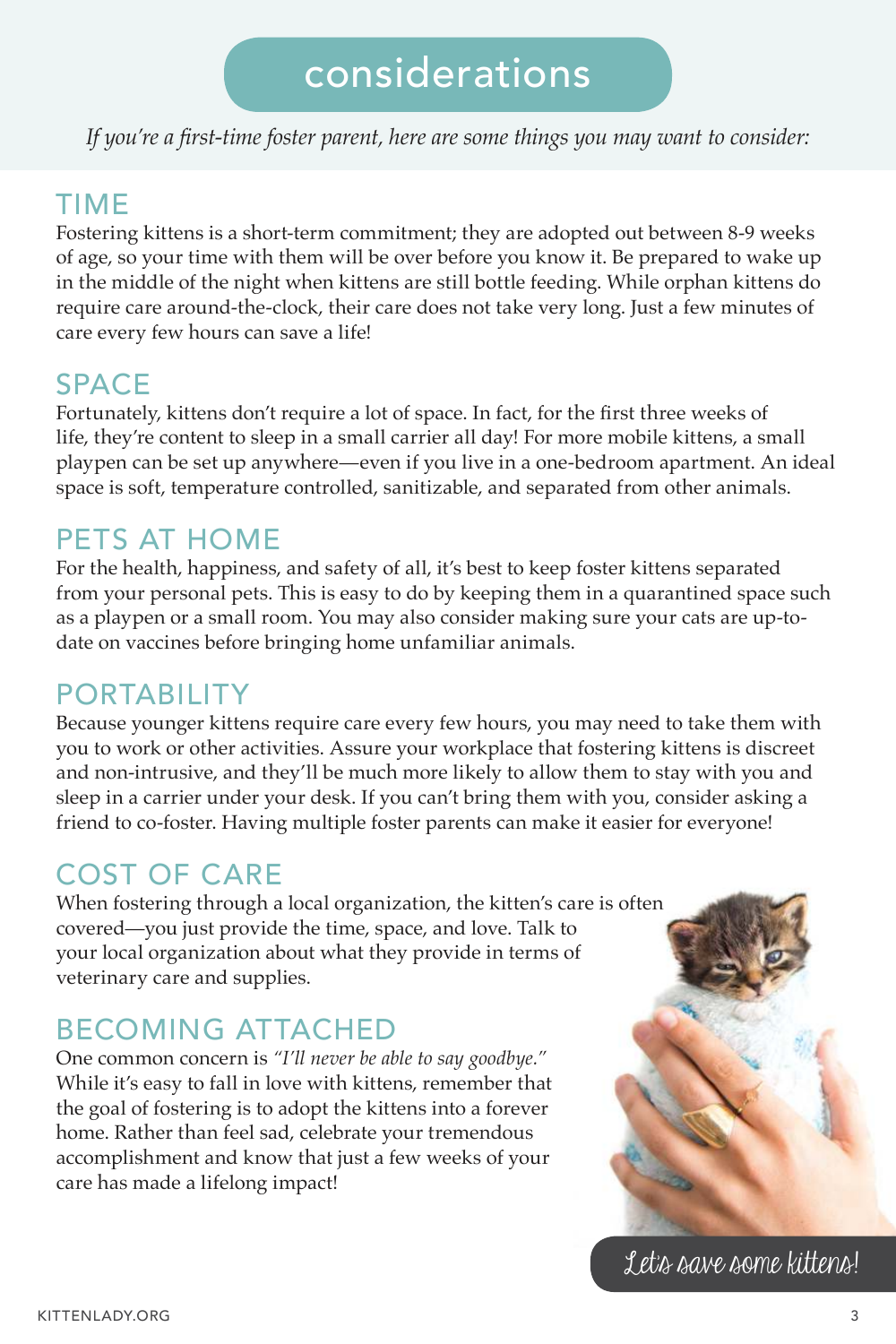# getting ready

*Before you foster, make sure you have the right supplies. The following items are suggestions to get you started. These items can typically be found at pet supply stores or online. A full list of recommended supplies with links is available at KittenLady.org/supplies.*

### KEEP 'EM COZY

- Top-opening carrier (for younger kittens)\*
- Micro-fleece baby blankets\*
- Heating disc or heating pad\*
- Small plush toys\*
- Small animal playpen with top (for keeping kittens over 3 weeks)\*
- Soft stuffed animal\*

# KEEP 'EM HEALTHY

- Pen and notepad for monitoring progress\*
- Small digital scale (one that measures grams and ounces)\*
- High calorie supplement (try NutriCal for Kittens)
- Syringes in various sizes (1cc, 3cc, & 10cc)
- Probiotics (BENE-BAC® *PLUS*)
- Karo Syrup or Dextrose 50%
- Unflavored Pedialyte or other electrolyte formula

# KEEP 'EM FED

- Kitten formula (try PetAg® KMR®)\*
- Nursing bottle, extra nipples & a bottle brush\*
- 3-6cc oral syringes (for syringe feeding neonates)
- Miracle Nipple (a special attachment)
- Smoothie shaker or mini-whisk (for mixing formula)
- Wet canned food formulated for kittens\*
- Shallow food dishes\*
- Baby food (turkey or chicken flavor—no onions)

# KEEP 'EM CLEAN

- Shallow litter box\*
- Non-clumping, unscented litter\*
- Tissues, fragrance free baby wipes, & washcloths\*
- Cleaning and sanitizing supplies\*
- Fragrance free baby soap or dish soap
- Puppy pads

*Required items are indicated with an asterisk (\*)*

*BENE-BAC® , KMR® and PetAg® are registered marks of Pet-Ag, Inc. and used under license.*

 $\mathbb{C}$ 

# PREPARING YOUR SPACE

Place a warm heating pad in the kitten's carrier or playpen, leaving ample space for the kitten to move away from the heat if desired. Providing a heat source is of utmost importance for kittens 0-4 weeks old. Line the entire space with a soft baby blanket, and provide a stuffed animal as a cuddly companion. Kittens over 3 weeks should have access to a shallow litter pan.

# PREPARING YOURSELF

Before you dive in, make sure you have a veterinarian lined up so you know who to call in case of illness. You may also benefit from connecting with other caregivers, even if only online—mentorship changes everything! Connect with the kitten community and you'll always have someone to turn to for support.

*Once you're all set up, you're ready to bring home your new foster kittens!*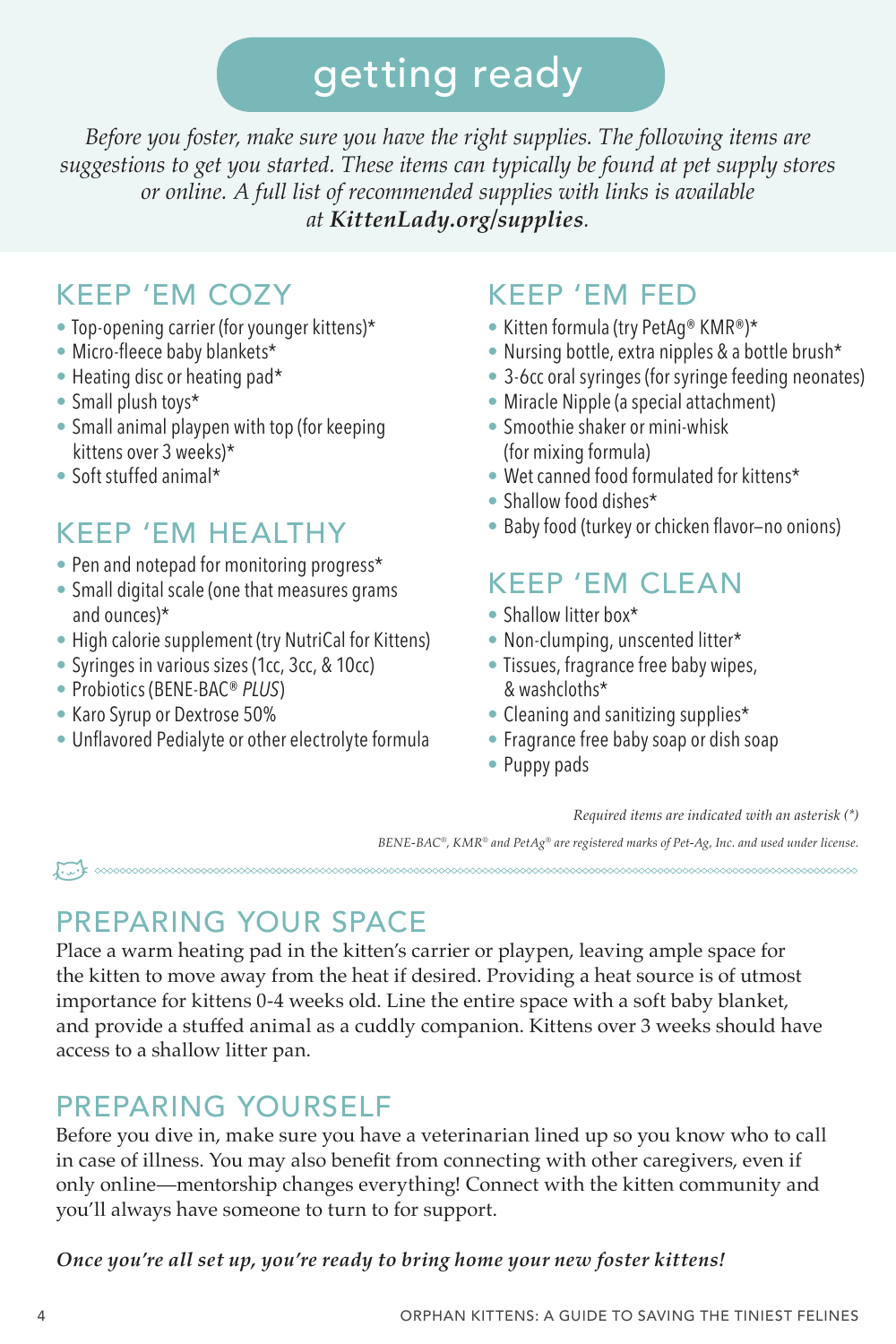# assessing kittens

*When you rescue a new kitten, you will want to assess her age and general health, and ensure that you are providing age-appropriate care. Keeping a written log will help you monitor the kitten's growth and progress. Every day, make note of her weight, body condition, and behavior to make sure that she's on track for success!*

TEENY TINIES The tiniest, most vulnerable kittens require gentle and frequent care.





• umbilical cord attached, eyes closed, ears folded

• can't regulate body temp.



• eyes closed, ears folded, no umbilical cord

• eyes open at 8-12 days



- eyes completely open, blue color
- wobbly on their feet

### $\mathsf{TEENY}\ \mathsf{WEANIES}\>$  As kittens age, you'll help them reach important developmental milestones.



• incisors emerging, ears unfolded • discovering litterbox



- canines emerging
- vision improving; walking confidently

BIG KIDS CLUB These social, independent, and coordinated kittens are almost ready for adoption.



- premolars emerging
- weaning slowly onto wet kitten food



- all milk (deciduous) teeth have emerged
- eating confidently



• transitioning to adult eye color • coordinated and playful



• once 2 pounds, kittens can be spayed/neutered and placed in their forever home!

*Remember that some kittens may reach developmental milestones at different ages, and that's okay!*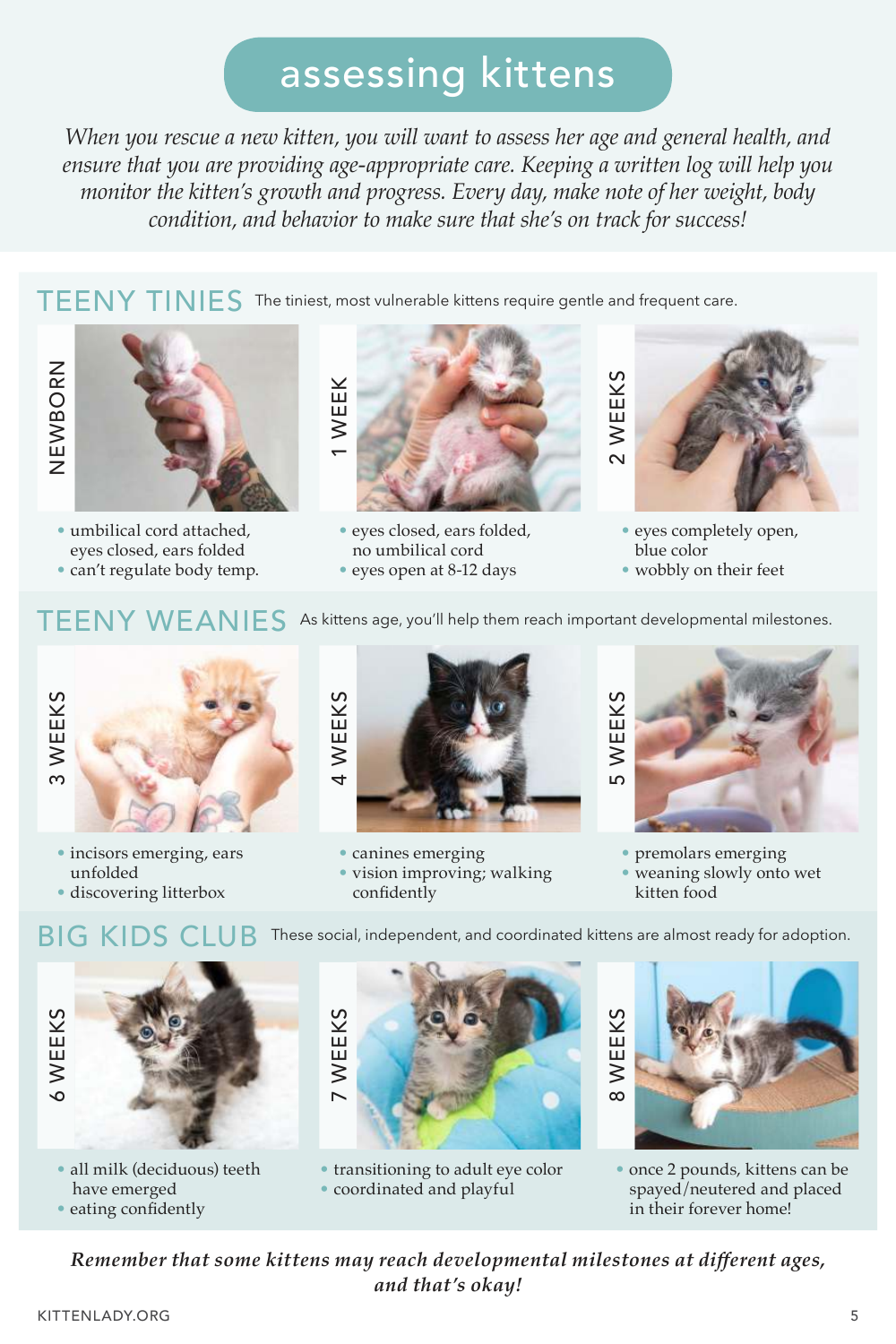# care routine

*Once you have a good idea of the kitten's age and weight, you will establish a simple care routine. This routine will be repeated every few hours according to the kitten's age, including overnight:*



- **1.** Gently stimulate to pee and poop.
- **2.** Bottle feed.
- **3.** Wipe the kitten down to ensure that the face and genitals are clean.
- **4.** Monitor the kitten's weight and take observational notes.
- **5.** Place the kitten back in their warm and safe space.

# Easy peasy!

 $\mathbb{C}$ 

# kitten weight and feeding chart

| <b>AGE</b> | <b>WEIGHT</b> | <b>AMOUNT PER</b><br><b>FEEDING</b> | <b>SCHEDULE</b> |
|------------|---------------|-------------------------------------|-----------------|
| 0-1 week   | 75-150 grams  | $2-6$ ml                            | Every 2 hours   |
| 1-2 weeks  | 150-250 grams | $6-10$ ml                           | Every 2-3 hours |
| 2-3 weeks  | 250-350 grams | $10-14$ ml                          | Every 3-4 hours |
| 3-4 weeks  | 350-450 grams | $14-18$ ml                          | Every 4-5 hours |
| 4-5 weeks  | 450-550 grams | $18-22$ ml                          | Every 5-6 hours |
| 5-8 weeks  | 550-850 grams | (weaning;<br>offer ample wet food)  | Every 6 hours   |

You'll notice that as the kitten gets older, the amount increases and frequency decreases. Use your judgment to adjust as necessary; for instance, if a kitten is eating less at each feeding, you may want to increase the frequency. Meet the kittens where they are.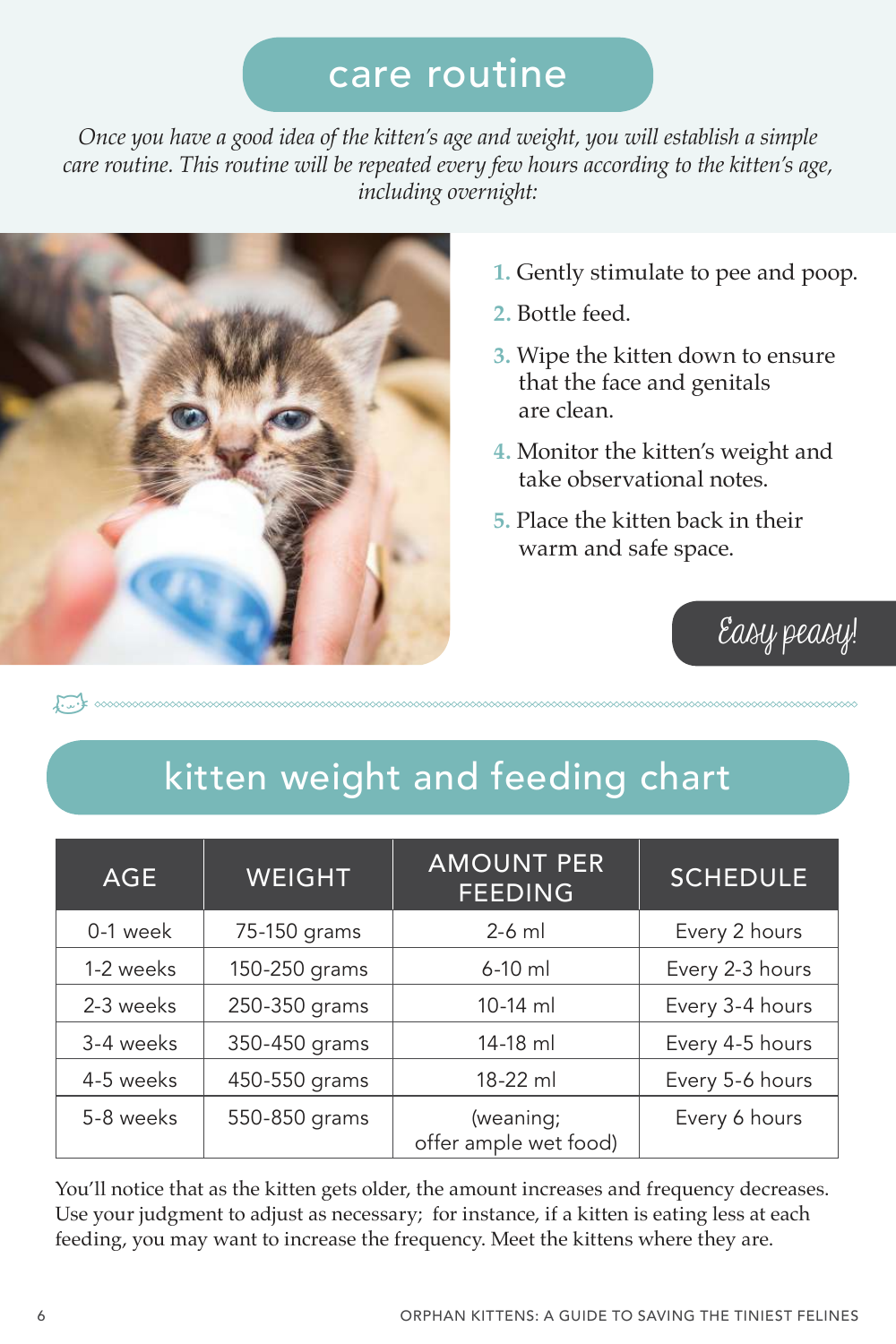# feeding orphan kittens

*Unweaned kittens need to be fed with a bottle and kitten formula, which can be purchased at most pet supply stores or online. Kittens should not be fed cow's milk or milk alternatives. Kitten formula is specially formulated to meet their unique needs.*

- **1.** Thoroughly mix the powdered kitten formula with warm water according to the product's instructions. Test the temperature on the inside of your wrist; it should be comfortably warm, made fresh every 1-2 feedings, and free of clumps.
- **2.** Cut a small hole into the nipple of the bottle to allow formula to flow. Invert the bottle & fill the nipple with formula. When properly cut, formula should just barely drip out.



Feed kittens in a natural, belly-down position.

- **3.** Hold the kitten in a natural position with the belly facing downward. **Do not hold the kitten like a baby with the belly up**, as this could lead to aspiration.
- **4.** Hold the kitten's head and body steady with your non-dominant hand, placing one finger on the throat to allow you to feel for swallowing. Gently introduce the tip of the nipple into the mouth with the dominant hand.
- **5.** The kitten should roll her tongue like a taco and latch onto the tip of the nipple. Do not flood the mouth with formula; let the kitten drink at her own pace.
- **6.** Allow the kitten to drink until she is full, or until she drinks an acceptable volume based on her weight.

### TIPS FOR TRICKY BOTTLE FEEDERS:

- Make sure the flow is correct. If a nipple is too small or big, the kitten may not get a good latch.
- Make sure the formula is a comfortable temperature and has no clumps.
- Try gently holding the head in place and covering one eye. This helps the kitten focus and provides the comforting feeling of being nuzzled into their mother's belly.
- If a kitten is being fussy, you can try gently wrapping her in a blanket while feeding.
- Don't be discouraged if it takes you a while to become comfortable with bottle feeding —take it slow and remember to be patient with their tiny bodies.

**Aspiration** occurs when a kitten inhales formula into the lungs, which can lead to respiratory distress, pneumonia, and even death. To prevent aspiration, feed in the proper posture, and never squeeze formula forcefully down a kitten's throat. If aspiration does happen, stop feeding and help the kitten sneeze out the formula. Consult a vet immediately if respiratory symptoms arise.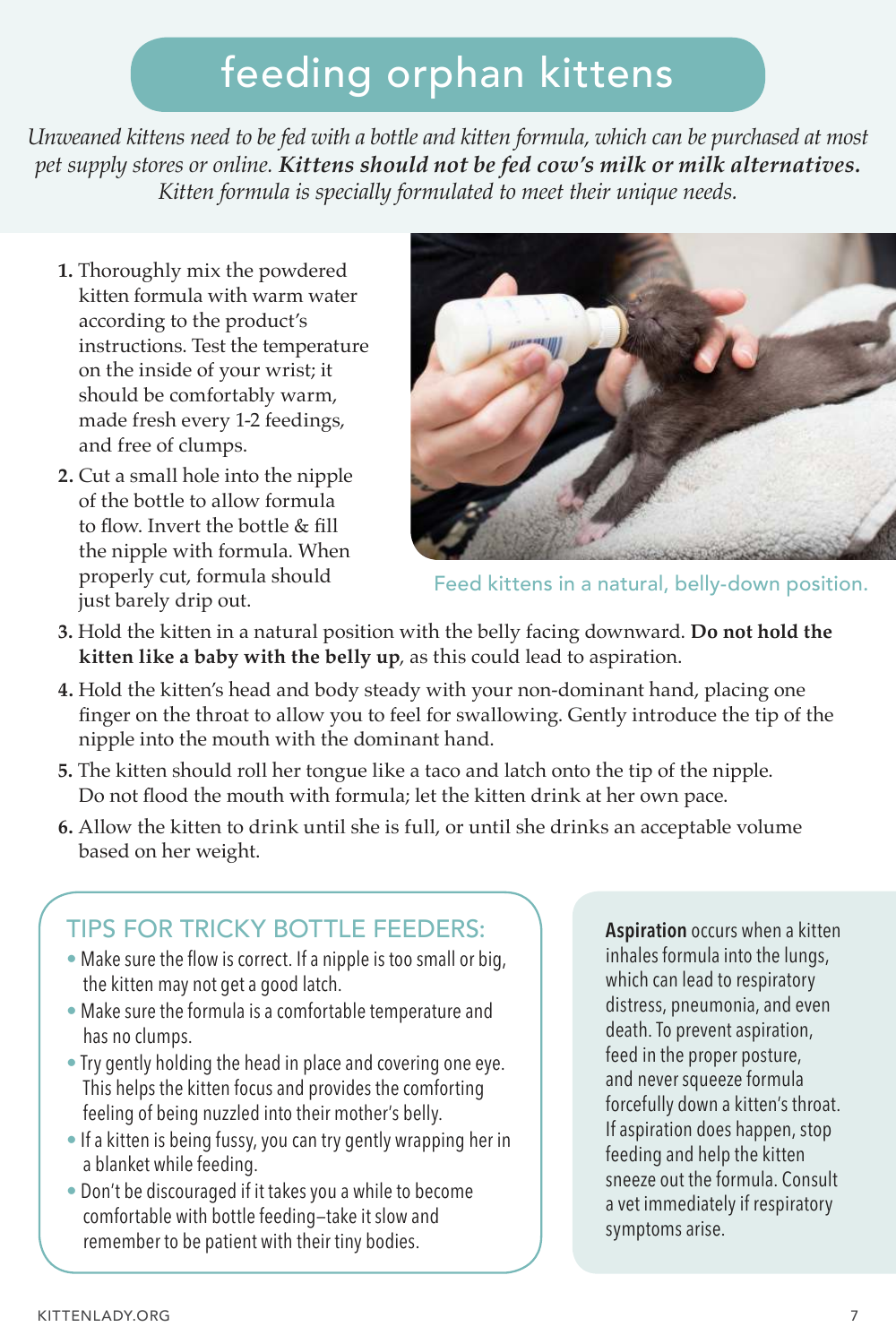# bathroom business

*Neonatal kittens under 4 weeks old must be stimulated to go to the bathroom. Mama cats will use their tongues to lick the kittens' genitals, stimulating them to urinate or defecate, and to keep them clean.*

As a foster parent, you'll need to replicate this behavior with a soft, absorbent material like tissues, toilet paper, or baby wipes. Gently rub the kitten's genitals in a circular motion, continuing to do so until they are completely finished. Kittens should pee at every feeding, but may poop only once or twice a day. Stimulate kittens at every feeding cycle, and make sure you keep the area clean to avoid scalding and bacterial buildup on their sensitive skin.

### WHAT DOES HEALTHY POOP LOOK LIKE?

Healthy bottle baby poop will be mustard yellow in color, and will change to brown as they wean. Good kitten poop should have a solid form—if it looks the shape of a miniature cat poop, it's a good poop!

It sounds gross, but poop is an incredibly important indicator of the health of the kitten, so monitor it closely. The color, form, frequency, & even smell can all be signs of disease, parasites, or other health problems. Collect a stool sample and take to a vet for a fecal analysis if concerned.



# DIARRHEA DANGERS

Diarrhea is very serious, and can be fatal for neonatal

kittens. Diarrhea can be brought on by parasites, viruses, infections, change in diet, stress, or many other causes.

- Seek diagnostic support from a vet so that you can treat the cause of the diarrhea. Always ensure kitten is fully treated for parasites.
- Try adding a probiotic such as BENE-BAC® *PLUS* to their bottle or wet food.
- Add flavorless Pedialyte to food to keep them hydrated.
- If diarrhea continues for multiple days, consult a vet. They can prescribe small doses of drugs to help stop the diarrhea, and subcutaneous fluids that contain electrolytes & proteins and can help save the kitten.

# LITTER TRAINING

Around 3 weeks of age, introduce a shallow litter pan with a fragrance-free, non-clumping litter. Place the kitten in the pan frequently to help them remember to use it. It may help to stimulate them over the litter pan while they are learning. Kittens naturally understand the litter box, but it's up to you to make sure it's kitten-safe and easy to access.

Gently stimulate kittens at every feeding.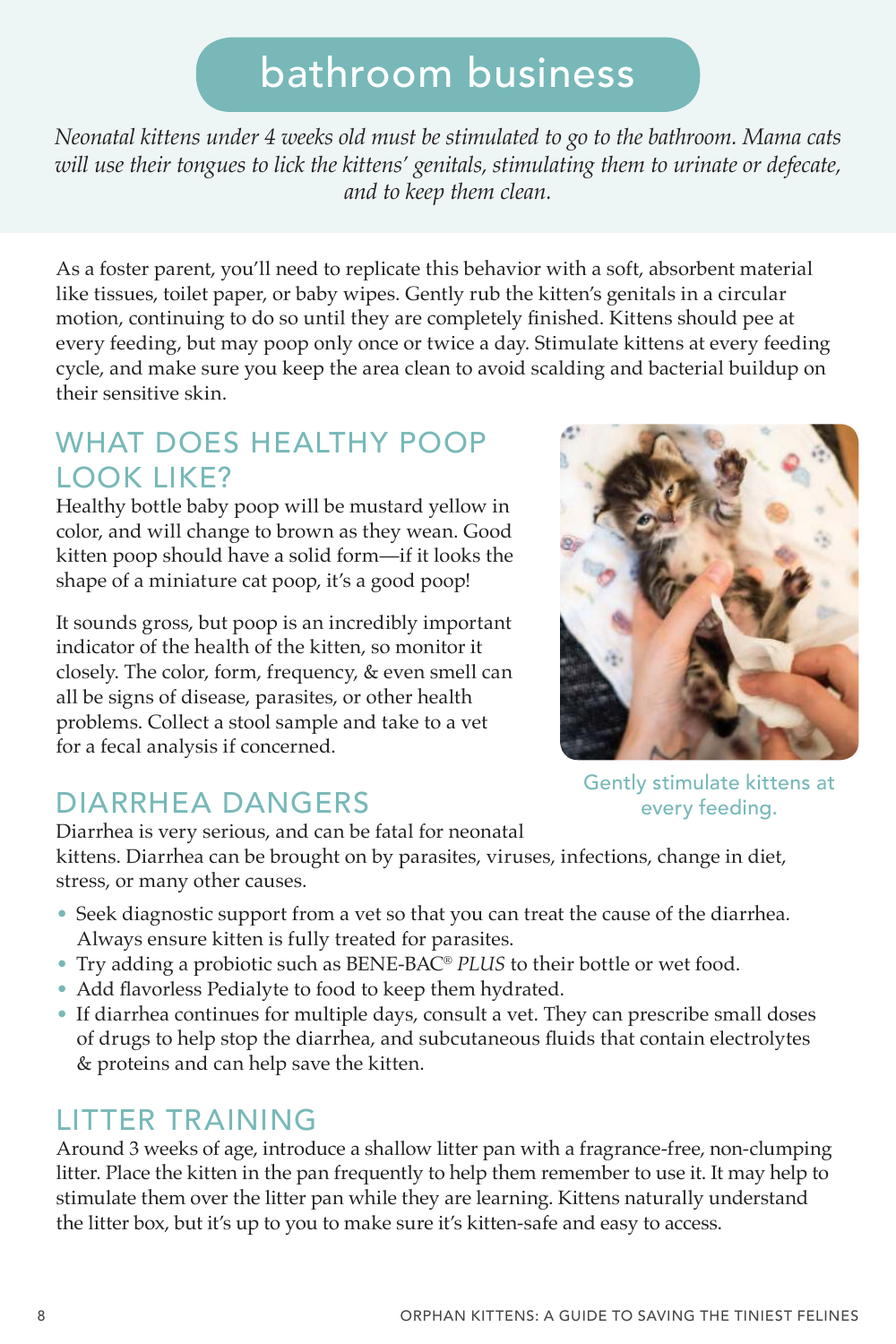# veterinary care

*Due to their compromised immune systems, orphan kittens are often medically vulnerable. Be prepared to work with a veterinarian who can provide both routine and emergency care, and seek help if concerns arise.*

#### STANDARD ROUTINE CARE FOR KITTENS

**FVRCP vaccine** keeps kittens safe from common feline viruses, and can be given at 4-6 weeks of age, and boosted in 2-3 week intervals.

**Dewormer** will protect the kitten from common internal parasites, and should be dosed to the kitten's weight and given at 2, 4, and 6 weeks of age.

**Spay/Neuter** surgery should occur before adoption, and can be performed at 8 weeks of age and at 2 pounds.

**Rabies vaccine** is given at 12-16 weeks of age.

#### NO FLEAS, PLEASE!

Kittens should be treated if fleas or flea dirt are present. Chemical treatments can be very dangerous for kittens under 8 weeks old; a gentle bath with fragrance-free dish soap is instead recommended.

- Run the tap water until it is a comfortably warm.
- Make a ring of soap around the neck to trap the fleas beneath.
- Gently wash from the neck down. Avoid washing the face, which should be manually spot-cleaned to avoid harming the kitten. Rinse with warm water.
- Immediately towel dry, and use a hairdryer on low heat (at a distance of ~2 feet) to completely dry the kitten and keep her warm.

#### COMMON AILMENTS

Kittens can exhibit a number of health concerns; always consult a vet if concerning symptoms arise. A minimum quarantine of 12-14 days is recommended to prevent disease transmission between animals.

 $\overline{\cdots}$  . The concerned concerned concerned concerned concerned concerned concerned concerned concerned concerned concerned  $\overline{\cdots}$ 

**Upper Respiratory Issues:** Symptoms include sneezing, ocular and nasal discharge. URIs should be treated immediately with an antibiotic prescribed by a vet. Wipe away discharge and keep affected areas clean, and consider using a steamy bathroom or nebulizer to help break up congestion. Crusty, inflamed eyes should be kept clean with a warm, wet compress, and treated with an ophthalmic antibiotic.

**GI Issues:** Kittens are very susceptible to a variety of stomach issues, from internal parasites to malabsorption. While the most common worms are treated through your routine dewormer, some kittens have additional internal parasites such as coccidia or tapeworms. Consult a vet for diagnostic testing and medication, and support with a probiotic as needed.

**Skin Issues:** Kittens have sensitive skin, which can be prone to irritation and infection. Scalding from urine or fecal matter can make the skin near the genitals a raw red color. Irritation should be kept clean with warm water, and protected with a topical zinc-free cream. If the kitten has other skin concerns such as bald patches or lesions, seek support from a vet.

### EMERGENCY SITUATIONS

Kittens can face sudden health emergencies, and it's up to us to recognize the signs in time to save them. If you observe these emergency behaviors, don't delay. Take the kitten to the vet immediately.

#### EMERGENCY SYMPTOMS:

- Hypothermia/hyperthermia
- Agonal breathing (gasping, open-mouth panting)
- Bleeding
- Refusal to eat for multiple feedings
- Pale gums (Karo syrup or Dextrose 50% on the gums can give a temporary boost to blood sugar)
- Extreme lethargy
- Odd vocalizations (cries of pain)
- Muscle wasting (loss of muscle tone in the face and body, causing the kitten to look gaunt or frail)
- Dehydration (subcutaneous fluids are a lifesaver!)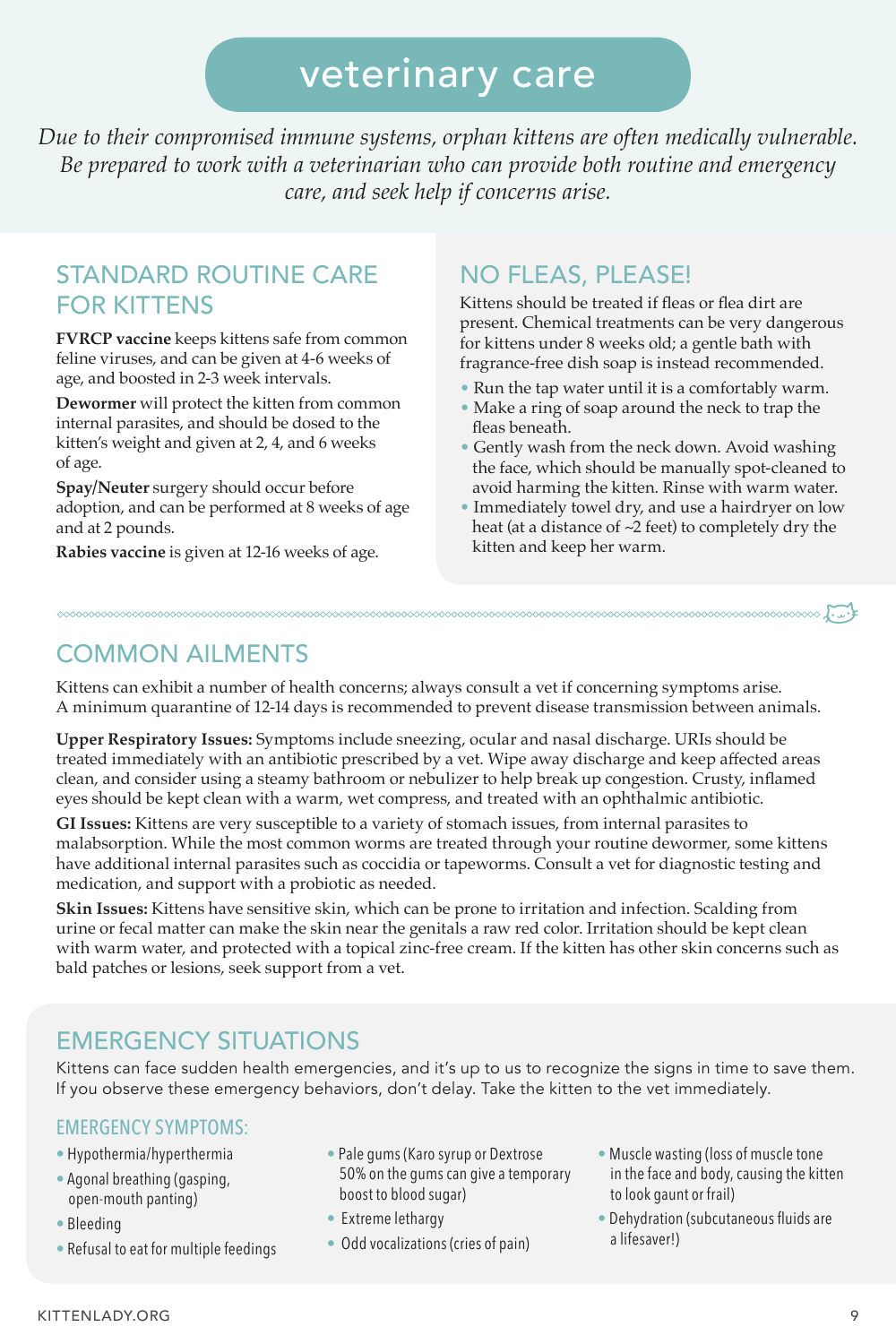# growing up

#### WEANING

At 5 weeks of age, kittens are ready to be introduced to solid foods. At each meal, introduce small bites of wet kitten food or slurry—a smooth mixture of formula and wet food—on a finger or spoon. The kitten will soon learn to enjoy this food from a shallow dish. **Always supplement meals with a bottle of formula until the kitten is able to eat a full meal independently.** During this transition you can also introduce a shallow dish of water. Note that weaning is a process of several days, and should not be rushed.

#### SOCIALIZING

Behavioral health is just as important as physical health, so help them learn the right social behaviors with lots of positive playtime, especially at the key developmental ages of 3-7 weeks. Frequent, positive interaction with different humans will help them become trusting companions. Offer plenty of enrichment and hands-on playtime with toys!

#### FINDING A HOME

Give your kittens the best chance at a perfect home by sharing crisp, bright images and a positive, uplifting biography on adoption agency websites, local listservs, or even oldfashioned flyers. Photos should be naturally lit, in focus, and on eye-level with the kitten; get the kitten to connect with the camera by making noise and shaking toys just behind the lens. Accompany photos with a biography summarizing the kitten's most aww-worthy traits, and you'll be up to your ears in adoption applications!

Whether you're working through an adoption agency's process, or adopting out kittens on your own, you want to make sure they're getting a great home. Ensure that adopters are prepared to make a ~20 year commitment, and that they will treat the cat with humane and loving care. Adopt littermates in pairs whenever possible, as they do better with a buddy!

### SAYING GOODBYE

If you're like most people, by the time your kitten reaches 8 weeks old, you'll have fallen completely in love—but now it's time to say goodbye! At 8 weeks old, healthy 2 pound kittens can be spayed or neutered and adopted. Remember that **goodbye is the goal** of fostering, and that your care has given this kitten an incredible opportunity to live a long and full life in a forever home. Beautiful work!

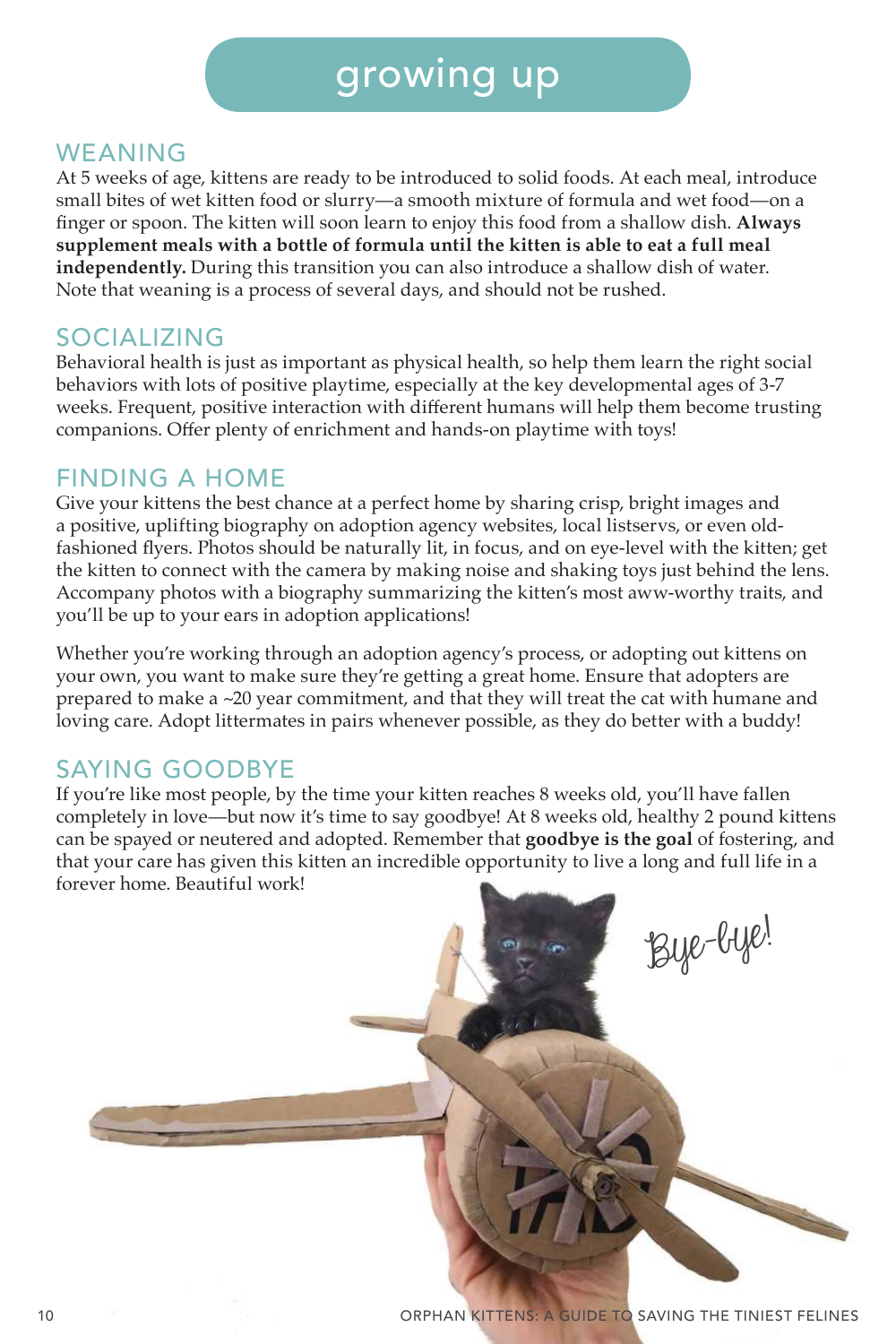# taking care of kittens…and yourself!

*It's like an airplane safety announcement: "put on your own oxygen mask before assisting others." If you're going to be responsible for saving lives, you have to first take care of yourself.*

#### COMPASSION FATIGUE

Caring for vulnerable animals can be both rewarding and challenging. Compassion fatigue is a form of secondary traumatic stress caused by the emotional strain of caring for unhealthy animals. The intensity of 24/7 care and extreme feelings of empathy can lead to both mental and physical exhaustion. If you're feeling overwhelmed or distressed, please seek support. Know that it is okay to ask for help and to take a break after fostering. The kittens need you in one piece!

### SELF-CARE IS IMPORTANT!

- Eat healthy food, drink lots of water, take care of your body, and get as much sleep as you can—even if you're waking up intermittently to feed.
- Find support and mentorship by engaging in local and online communities of kitten caregivers. Having a network of support is key.
- Stay active with your other hobbies. Fostering kittens is amazing, but it is not the only thing that defines you. Having other passions and friends who have nothing to do with animal care will help you recharge.

*Most importantly, remember that…*

# YOU ARE AMAZING!

You are literally a life-saving superhero! Never forget what a profound impact you brave, lifesaving work, and celebrate your